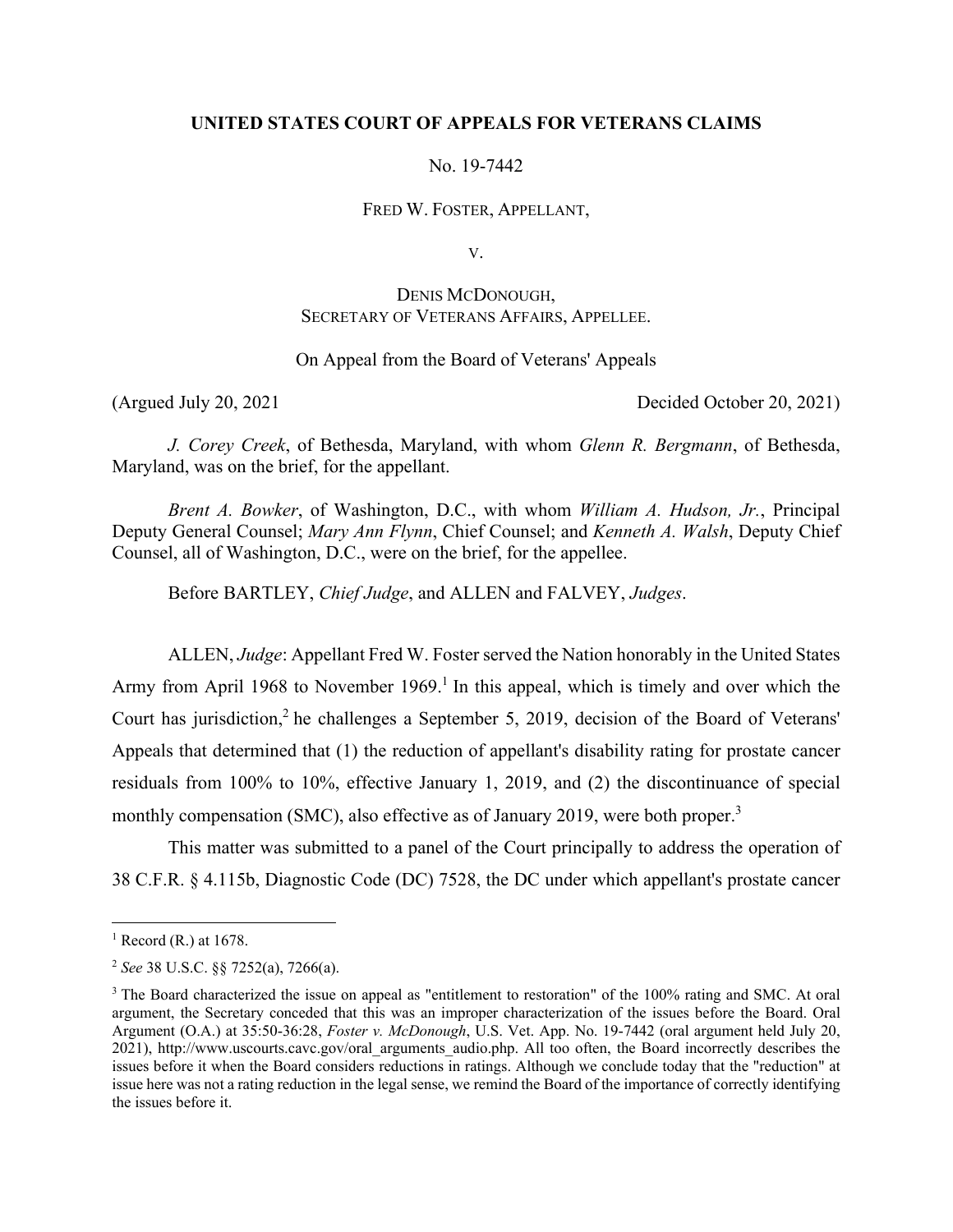and its residuals are rated. As we explain, the Board did not err when it affirmed the discontinuance of appellant's 100% disability rating under the plain terms of DC 7528, because such a discontinuance is not a rating reduction in the traditional sense and thus did not require the special procedures for rating reductions. But that is not the end of the matter. We also conclude, consistent with the Secretary's concession, that the Board failed to adequately explain why a 10% disability rating was appropriate for appellant's prostate cancer residuals, so we will remand that matter. And we will also remand the issue of appellant's entitlement to SMC, which both parties agree is inextricably intertwined with the proper rating of appellant's residuals.

 Before we begin our analysis, we should consider the semantic difficulty that cuts across this appeal. The central issue we face is whether, when VA changes a claimant's disability rating for prostate cancer under DC 7528 from 100% to some lower rating, that change is a rating reduction entitling a claimant to the special regulatory procedures associated with such reductions (along with judicial interpretations of those regulations). The difficulty is that, of course, when VA changed appellant's disability rating from 100% to 10%, the change was a "reduction" in the colloquial sense. No one can argue otherwise. But, there is a certain awkwardness in explaining the matters at issue in this appeal because of the limitations of the written word. So, it is important to keep in mind that we are not dealing with the colloquial, common-sense meaning of "reduction." Rather, we are concerned with whether the common-sense "reduction" that occurred here was a "rating reduction," a legal concept in veteran's law that obligates VA to utilize the special procedures that apply to such actions. Therefore, though we may at times refer to what happened in this case as a "reduction," keep in mind that the precise issue is whether the action is a reduction in the legal sense, entitling appellant to special procedures. With this preliminary matter out of the way, we turn to the facts and then to the resolution of this appeal.

#### **I. FACTS AND PROCEDURAL HISTORY**

In December 2013, appellant filed a claim seeking service connection for prostate cancer based on his exposure to Agent Orange while serving in Vietnam.<sup>4</sup> In September 2014, the regional office (RO) granted service connection for prostate cancer, assigning a 100% disability rating for

<sup>4</sup> R. at 1324-26.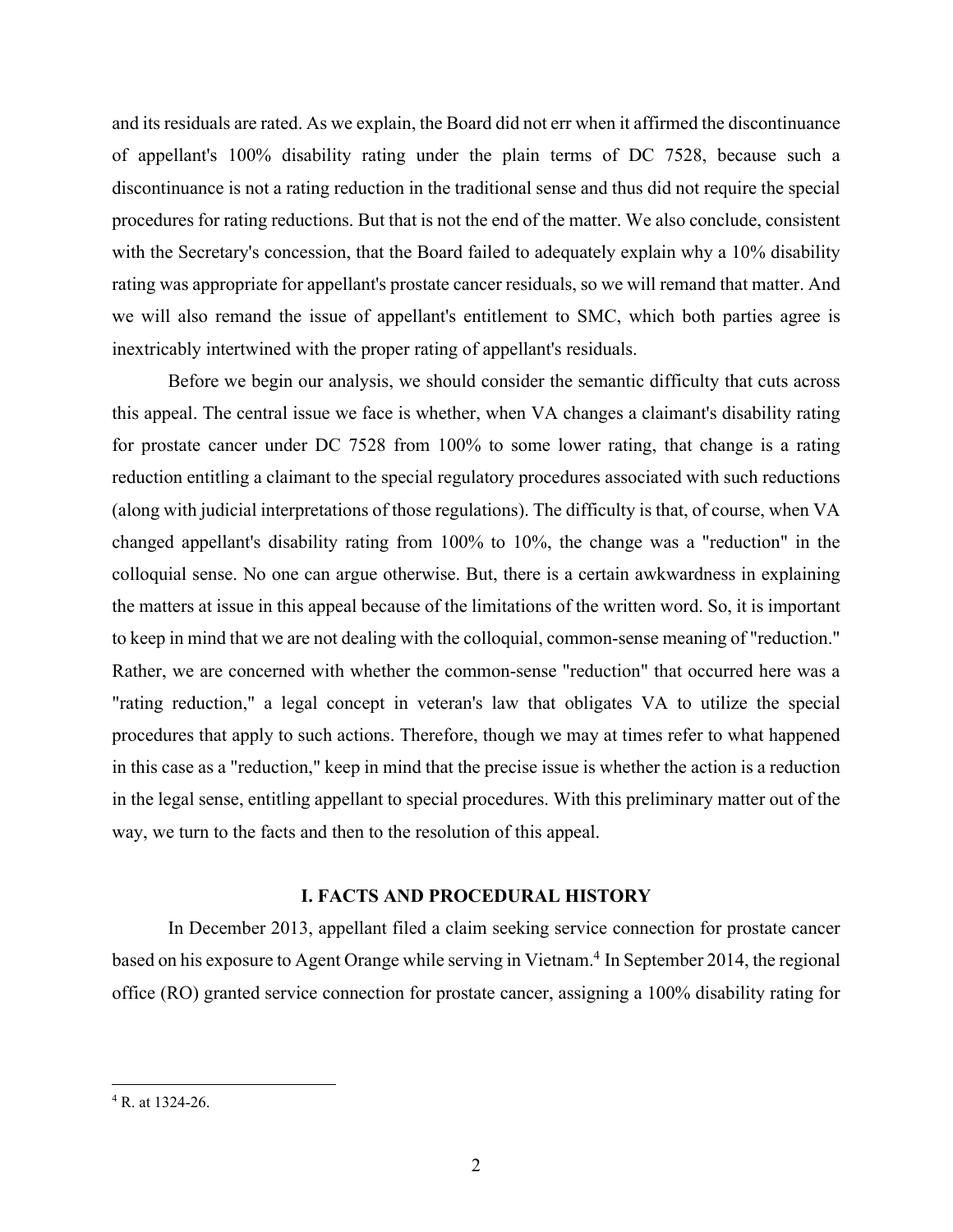active malignancy under DC 7528.<sup>5</sup> The RO also granted service connection for erectile dysfunction as a residual of prostate cancer, with a 0% disability rating, and awarded SMC based on housebound criteria and loss of use of a creative organ.<sup>6</sup> In the rating decision, the RO noted a "likelihood of improvement" and that the "assigned evaluation is not considered permanent and is subject to a future review examination."<sup>7</sup>

 In October 2015, appellant underwent a VA review examination, which revealed that his prostate cancer was in remission and he had completed treatment.<sup>8</sup> That same month, the RO continued appellant's 100% disability rating for prostate cancer but again noted a "likelihood of improvement" and that the 100% rating is "not considered permanent and is subject to a future review examination."9

 An October 2016 VA examination revealed that appellant had active cancer, that radiation therapy had been completed in 2014, and that androgen deprivation (hormonal) therapy (ADT) was current.<sup>10</sup> That same month, the RO continued the 100% rating for prostate cancer and again informed the veteran of "a likelihood of improvement" and that the 100% rating "is not considered permanent and is subject to a future review examination."11

 In July 2017, appellant underwent another review examination that again noted his prostate cancer was in remission and that he had completed treatment in 2015.12 Based on that examination, the RO proposed to discontinue appellant's 100% prostate cancer disability rating, assign a 10% disability rating based on appellant's voiding dysfunction, and end his SMC based on housebound status.<sup>13</sup> In an October 2018 rating decision, VA proceeded to implement the 10% rating and to end SMC, both effective in January 2019.<sup>14</sup> Appellant filed a Notice of Disagreement (NOD) in February 2019 and eventually perfected his appeal to the Board.

- <sup>6</sup> *Id.*
- 7 R. at 907.
- 8 R. at 887-90.
- <sup>9</sup> R. at 831.
- $10$  R. at 744-45.
- $11$  R. at 499-500.
- $12$  R. at 460-64.
- <sup>13</sup> R. at 428-42.
- <sup>14</sup> R. at 402-27.

 $5$  R. at 902-16.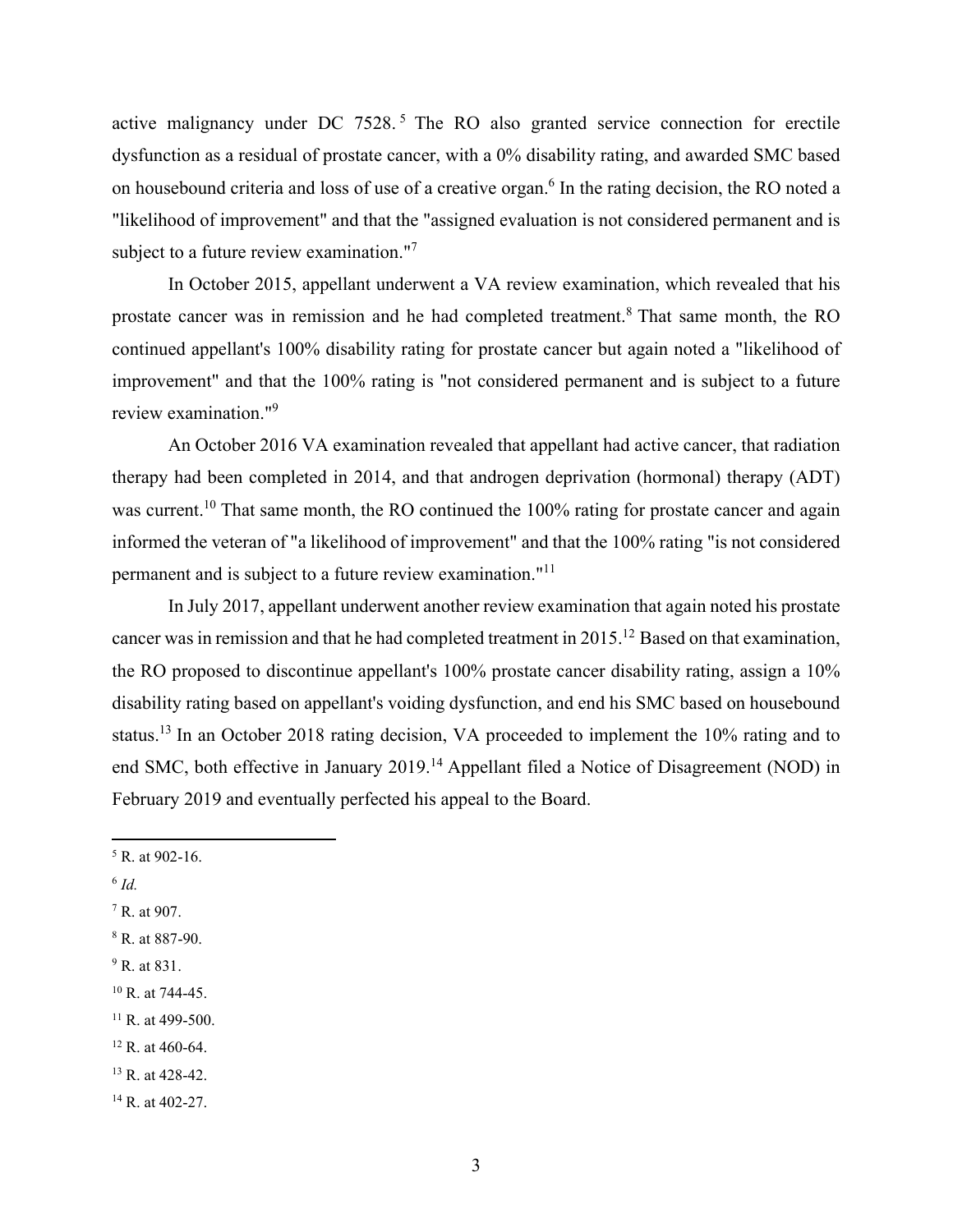In the September 2019 decision on appeal, the Board noted that pursuant to this Court's decision in *Rossiello v. Principi*, <sup>15</sup> DC 7528 contains a "temporal element for continuance of a 100[%] rating for prostate cancer residuals," and "the action was not a 'rating reduction' as that term is commonly understood." 16 Instead, the Board found the end of the 100% rating was "procedural in nature and by operation of law."17 The Board found that the RO had properly carried out the due process requirements pursuant to 38 C.F.R.  $\S 3.105(e)$ .<sup>18</sup> The Board also found "no evidentiary basis for continuance of the 100[%] rating for prostate cancer under DC 7528 after January 1, 2019."<sup>19</sup> The Board noted that appellant was no longer receiving surgical, x-ray, antineoplastic chemotherapy, or other therapeutic procedures for prostate cancer, as required for a 100% rating. 20 Additionally, the Board found "no evidence of metastatic disease" and that appellant's cancer was in remission.<sup>21</sup> Thus, the Board concluded that the  $100\%$  rating had ended more than 6 months after the end of appellant's treatment and that the end of the rating was therefore proper under DC 7528. And, based on the end of appellant's 100% rating for prostate cancer, the Board found that appellant no longer met the requirements for SMC based on housebound status because he no longer had a single disability rated 100% disabling.<sup>22</sup>

 The Board noted that appellant had filed an NOD "in response to the reduction," which "did not arise from a claim for an increased rating."<sup>23</sup> Thus, the Board concluded its "jurisdiction" does not extend to deciding whether an increased rating is warranted for prostate cancer.<sup>"24</sup> The Board went on, though, to address whether appellant "is properly rated at 10[%]."<sup>25</sup> It determined that 10% was proper based on voiding dysfunction, but that appellant was not entitled to a higher

- 16 R. at 6.
- $17 R.$  at 6-7.
- $18$  R. at 7.
- 19 R. at 8.
- <sup>20</sup> *Id.*
- $^{21}$  *Id.*
- 22 R. at 11.
- $23$  R. at 6.
- <sup>24</sup> *Id.*
- 25 R. at 8.

<sup>15 3</sup> Vet.App. 430 (1992).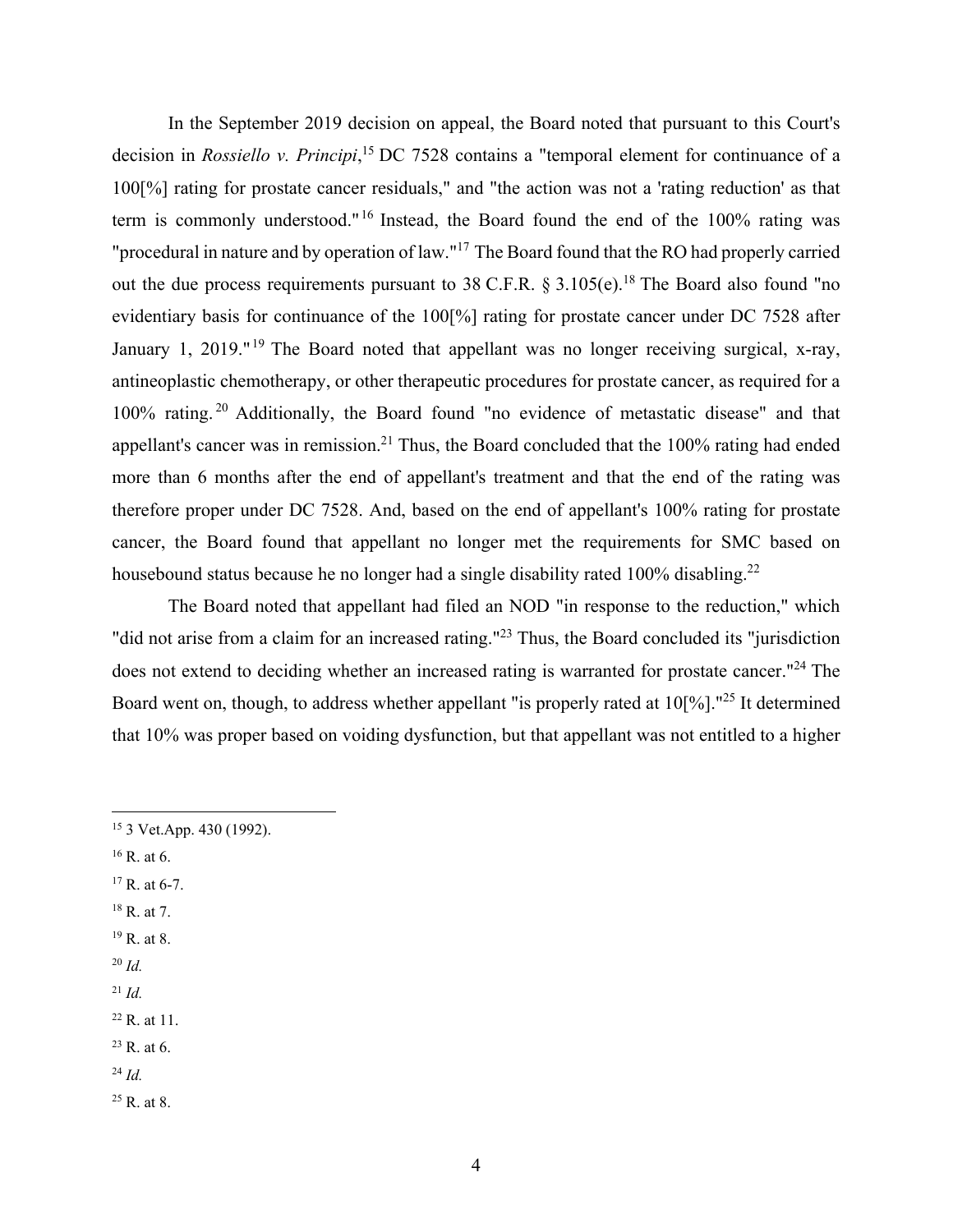rating because his reports of using absorbent materials were not credible.<sup>26</sup> The Board's credibility finding was based on what it considered to be inconsistent statements about the use of absorbent materials.27 This appeal ensued.

#### **II. PARTIES' ARGUMENTS**

 Central to most of the parties' arguments is a note accompanying DC 7528, which provides as follows:

Following the cessation of surgical, X-ray, antineoplastic chemotherapy or other therapeutic procedure, the rating of 100[%] shall continue with a mandatory VA examination at the expiration of six months. Any change in evaluation based upon that or any subsequent examination shall be subject to the provisions of  $\S 3.105(e)$ of this chapter. If there has been no local reoccurrence or metastasis, rate on residuals as voiding dysfunction or renal dysfunction, whichever is predominant.<sup>[28]</sup>

Section 3.105(e), referred to in this note, requires that specific notice be afforded to a claimant when a rating reduction or discontinuance occurs.<sup>29</sup>

Appellant argues the Board erred in finding that DC 7528 contains a "temporal element" for continuance of a 100% rating and was, therefore, not a rating reduction. He contends that the Board improperly relied on *Rossiello* in this regard because the note to DC 7528 requires notice under § 3.105(e), which was not a part of the DC at issue in *Rossiello*. Appellant further argues that DC 7528 also differs from the DC at issue in *Rossiello*, because DC 7528 requires a claimant to undergo a mandatory examination 6 months after treatment ends but does not require a rating reduction at that time.

Appellant asserts that he was prejudiced by this purported Board error because had the Board classified the end of his 100% rating for prostate cancer as a rating reduction, he would have had the benefit of the VA regulations governing reductions, in particular 38 C.F.R. § 3.343(a), which requires a showing of material improvement under the ordinary conditions of life for a reduction to be proper.<sup>30</sup> He argues that, under those regulations, the Board erred by relying on the

 $26$  R. at 10.

<sup>27</sup> *Id.*

<sup>28 38</sup> C.F.R. § 4.115b, DC 7528 (2021).

<sup>29 38</sup> C.F.R. § 3.105(e) (2021).

 $30$  In his briefs, appellant also argued that § 3.344 applied to his situation. However, at oral argument, he conceded that provision would not apply under any circumstances because his 100% rating had not been in effect for 5 years.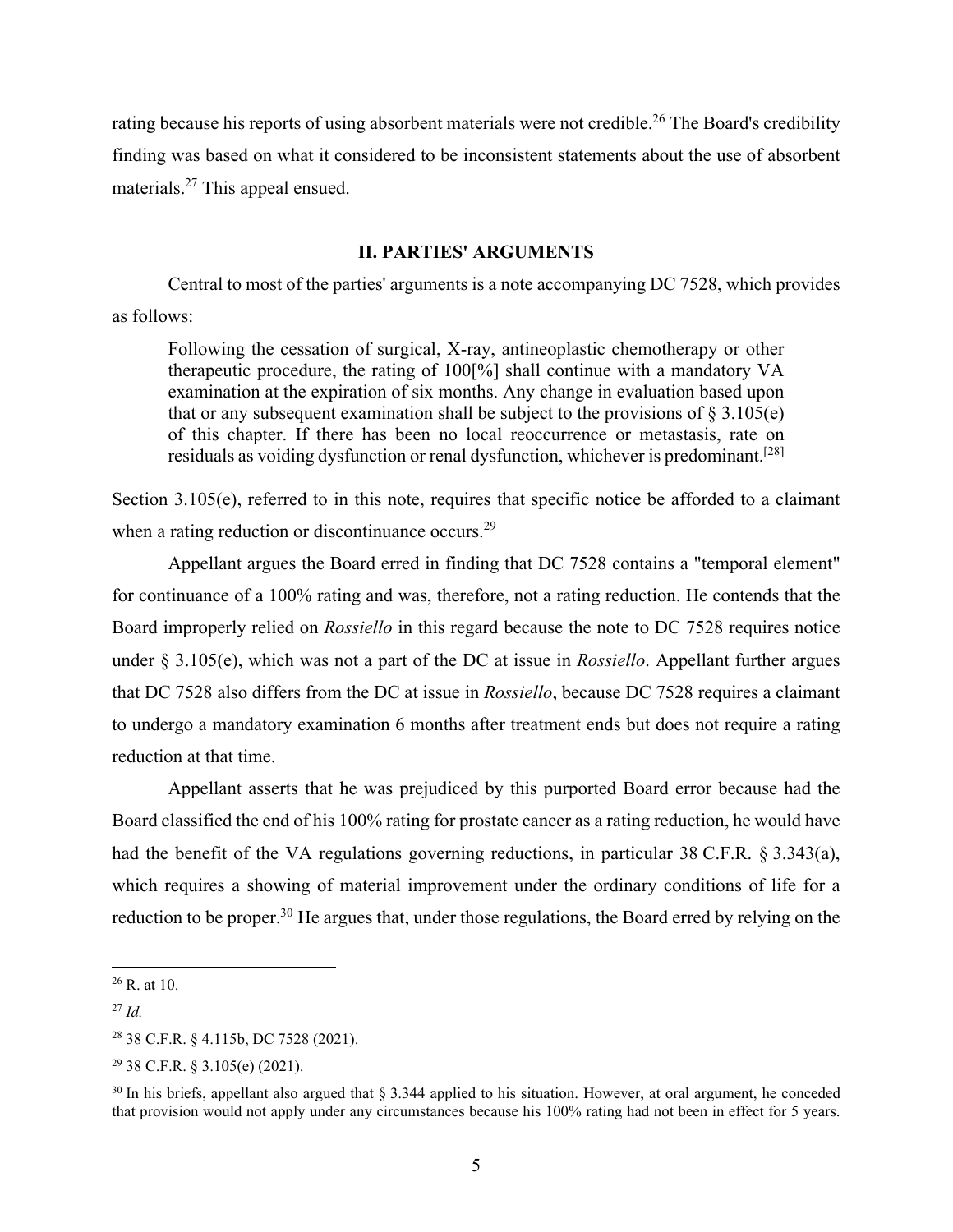July 2017 VA medical opinion because the opinion was less full and complete than the examination reports VA used to initially authorize the 100% disability rating. He contends that because the Board failed to comply with the rating-reduction regulations, the reduction is void ab initio and should be reversed.

 The Secretary counters that the plain language of DC 7528 imposes 4 requirements for discontinuing a 100% disability rating: (1) A claimant's treatment has stopped, (2) VA has provided a mandatory 6-month examination, (3) VA has provided § 3.105(e) notice, and (4) if a claimant has no recurrence or metastasis of his prostate cancer, VA rates residuals as voiding or renal dysfunction. 31 The Secretary contends that VA satisfied these requirements and thus correctly discontinued the 100% disability rating. The Secretary also argues that the Board properly relied on *Rossiello* because DC 7528 contains temporal language similar to the language in the DC at issue in that case. He asserts that when the 100% prostate cancer rating "ceases to exist" the elements of DC 7528 are satisfied and can be distinguished from a rating reduction.<sup>32</sup>

Furthermore, the Secretary contends that  $\S 3.105(e)$  operates independently of the ratingreduction regulations like § 3.343 and requires notice only as set out in the regulation. He argues that when VA added the  $\S 3.105(e)$  notice provisions to the note to DC 7528, VA did not specifically reference the application of other rating-reduction provisions. He also notes the incompatibility of § 3.343 and the procedures set out in the note in DC 7528. The discontinuance of a 100% disability rating in DC 7528 is based on the length of time after cessation of treatment, while § 3.343 applies when a total rating is discontinued for reasons other than cessation of treatment. Thus, the operation of DC 7528 relies heavily on consideration of prostate cancer treatment, but § 3.343 precludes consideration of treatment and instead requires that a reduction in disability rating be based on the material improvement in a condition.

 With respect to the 10% rating awarded for appellant's residuals of prostate cancer, the appellant argues that the Board failed to provide adequate reasons or bases for finding his statements about his voiding dysfunction requiring the use absorbent materials not credible.<sup>33</sup> The

*See* O.A. at 6:15-:26.

<sup>31</sup> Secretary's Brief (Br.) at 8.

<sup>32</sup> *Id.* at 11.

<sup>&</sup>lt;sup>33</sup> In his opening brief, appellant argued that the Board did not have jurisdiction to address the propriety of his 10% rating. However, at oral argument, he withdrew that argument. *See* O.A. at 22:44-24:20. As we explain below, we independently conclude the Board had jurisdiction to address the propriety of the 10% disability rating for appellant's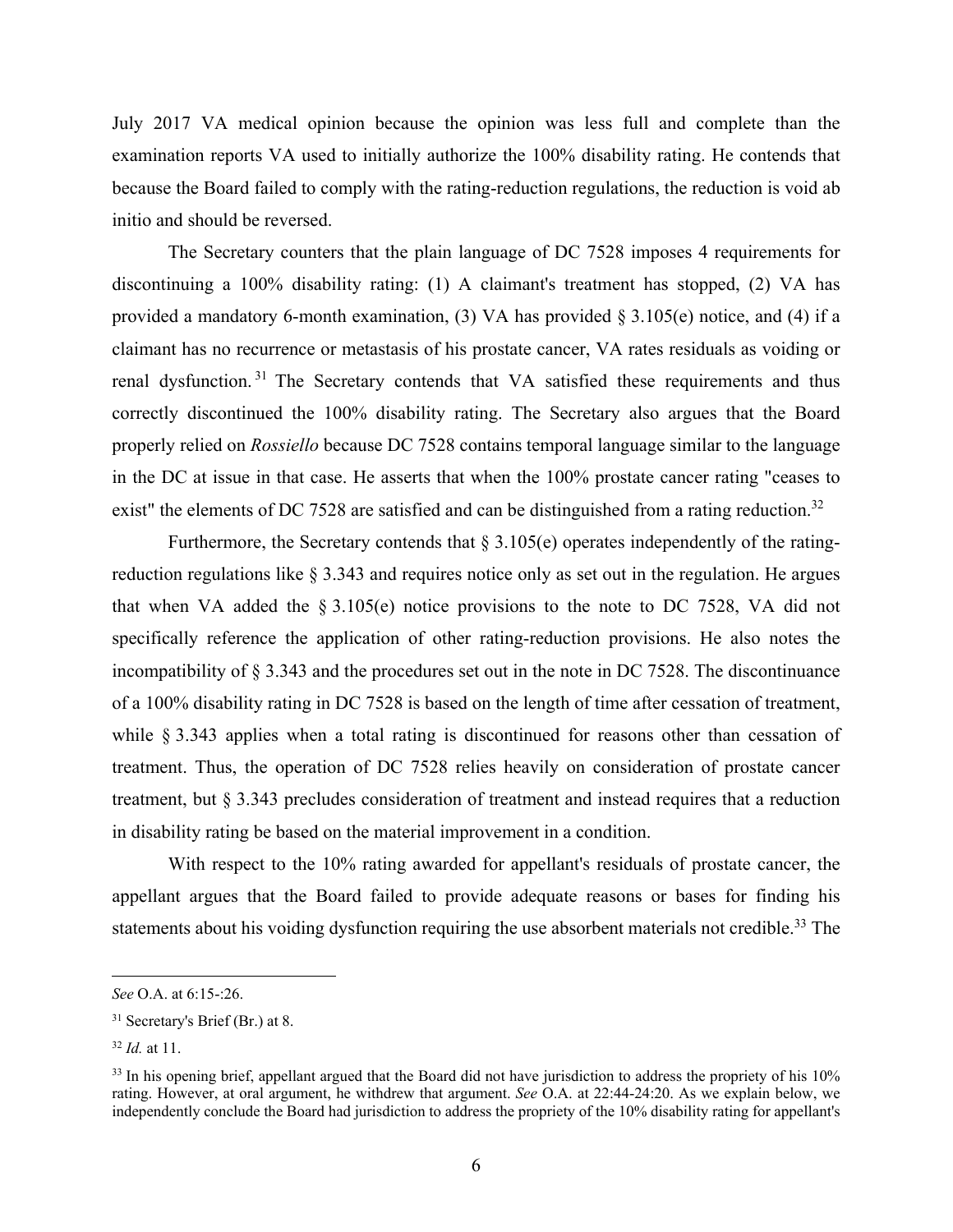Secretary agrees with appellant and concedes remand is warranted with respect to the propriety of the 10% rating for prostate cancer residuals.

 The parties also agree that the issue of SMC is inextricably intertwined with the claim for prostate cancer residuals and should be remanded. According to the Secretary, it is "hypothetically possible" that appellant could receive a 100% rating for his prostate cancer residuals on remand, and thus the SMC claim is inextricably intertwined.<sup>34</sup>

#### **III. ANALYSIS**

 We will begin our analysis where all regulatory interpretation should begin, with the regulatory text, that is, with the text of DC 7528 and its accompanying note. We hold that for rating prostate cancer and its residuals, the plain language of DC 7528 and its note provides clear procedures, which include an endpoint for the 100% prostate cancer rating. Thus, the discontinuance of appellant's 100% rating does not constitute a rating reduction in the sense in which that phrase is normally used when VA proposes to reduce an established disability rating. Therefore, the regulations specifically governing rating reductions do not apply. Next, we will address appellant's other arguments related to the discontinuance of his 100% rating, as well as both the Secretary's and the Board's reliance on *Rossiello*. Then, we will turn to the propriety of appellant's 10% rating for residuals of prostate cancer. We accept the parties' concession of Board error in considering appellant's voiding dysfunction. Finally, we will consider appellant's entitlement to SMC, another matter that the parties agree should be remanded.

*A. Discontinuance of 100% Rating for Prostate Cancer* 

1. Plain Language of DC 7528

 Under § 4.115b, DC 7528, a 100% disability rating is provided for "malignant neoplasms of the genitourinary system." As we mentioned earlier, a note to this regulation states

Following the cessation of surgical, X-ray, antineoplastic chemotherapy or other therapeutic procedure, the rating of 100[%] shall continue with a mandatory VA examination at the expiration of six months. Any change in evaluation based upon that or any subsequent examination shall be subject to the provisions of  $\S 3.105(e)$ of this chapter. If there has been no local reoccurrence or metastasis, rate on residuals as voiding dysfunction or renal dysfunction, whichever is predominant.[35]

prostate cancer residuals.

<sup>34</sup> Secretary's Br. at 21.

<sup>35 38</sup> C.F.R. § 4.115b, DC 7528.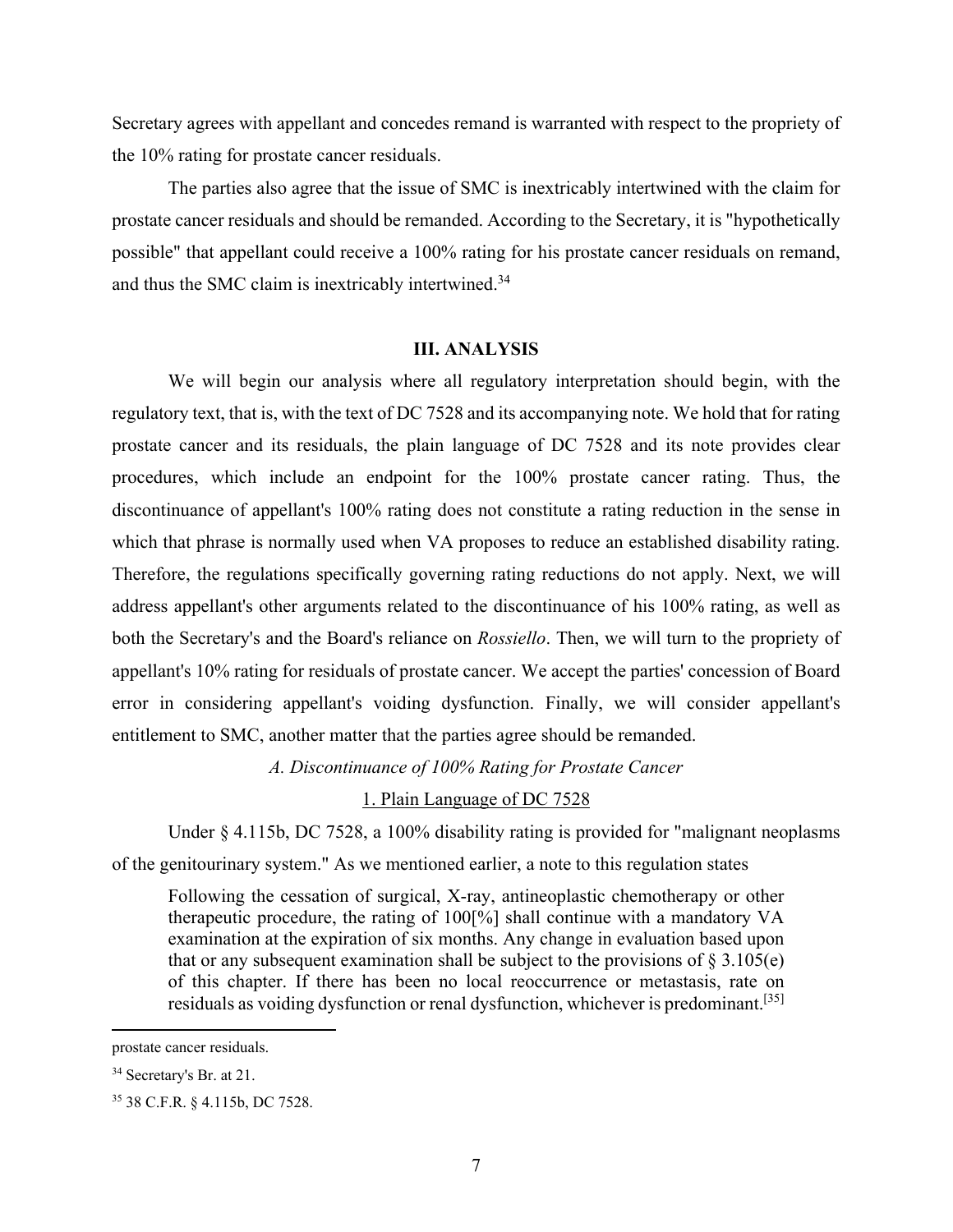Section 3.105(e), which is referenced in DC 7528's note, provides, inter alia, that notice and an opportunity to present additional evidence will be provided "[w]here the reduction in evaluation of a service connected disability . . . is considered warranted and the lower evaluation would result in a reduction or discontinuance of compensation payments currently being made."36

Although we may not review the content of the rating schedule,  $37$  the Court has jurisdiction to interpret "the language in the regulations" related to or contained in the rating schedule.38 We review the purely legal question of the proper interpretation of regulations, including DCs, de novo.<sup>39</sup> To determine the meaning of a regulation, we look first to "the language of the regulation, the plain meaning of which is derived from its text and structure."40 If the plain meaning of the regulation is clear from its language, then the plain meaning controls, and "that is 'the end of the matter."<sup>41</sup> When we assess the meaning of a regulation, we should not read its words in isolation, but rather in the context of the regulatory scheme and structure as a whole.<sup>42</sup>

 Regulations are often dense and difficult to follow. But that is not the case here. The plain language of DC 7528 provides step-by-step instructions for how prostate cancer and its residuals are to be rated. A 100% rating is warranted for malignant neoplasms of the genitourinary system. When a claimant's treatment ends, VA is required to provide an examination 6 months later to assess his condition. Based on the results of that examination, VA will either (1) continue the 100% rating if there is local reoccurrence or metastasis of the prostate cancer, or (2) provide the claimant with notice of the discontinuance of the 100% prostate cancer rating, consistent with  $\S 3.105(e)^{43}$ Once this notice has been provided, and based on the results of the mandatory examination, the

<sup>39</sup> *Martinez-Bodon*, 32 Vet.App. at 399-400.

<sup>42</sup> *King v. Shinseki*, 26 Vet.App. 484, 488 (2014).

<sup>36 38</sup> C.F.R. § 3.105(e) (2021).

<sup>37 38</sup> U.S.C. § 7252(b); *see Wanner v. Principi*, 370 F.3d 1124, 1131 (Fed. Cir. 2004); *Marcelino v. Shulkin*, 29 Vet.App. 155, 157-58 (2018).

<sup>38</sup> *Smith v. Nicholson*, 451 F.3d 1344, 1346-47 (Fed. Cir. 2006); *see Wingard v. McDonald*, 779 F.3d 1357 (Fed. Cir. 2015); *Martinez-Bodon v. Wilkie*, 32 Vet.App. 393, 399, 402-04 (2020).

<sup>40</sup> *Petitti v. McDonald*, 27 Vet.App. 415, 422 (2015); *see Good Samaritan Hosp. v. Shalala*, 508 U.S. 402 (1993); *Goodman v. Shulkin*, 870 F.3d 1383, 1386 (Fed. Cir. 2017).

<sup>41</sup> *Tropf v. Nicholson*, 20 Vet.App. 317, 320 (2006) (quoting *Brown v. Gardner*, 513 U.S. 115, 120 (1994)); *see also Kisor v. Wilkie*, U.S. , 139 S. Ct. 2400, 2415 (2019).

<sup>&</sup>lt;sup>43</sup> Appellant does not challenge whether the notice VA provided of the discontinuance of his 100% disability rating was consistent with § 3.105(e). Thus, he has abandoned any appeal of this argument. *See Pederson v. McDonald*, 27 Vet.App. 276-281-86 (2015) (en banc).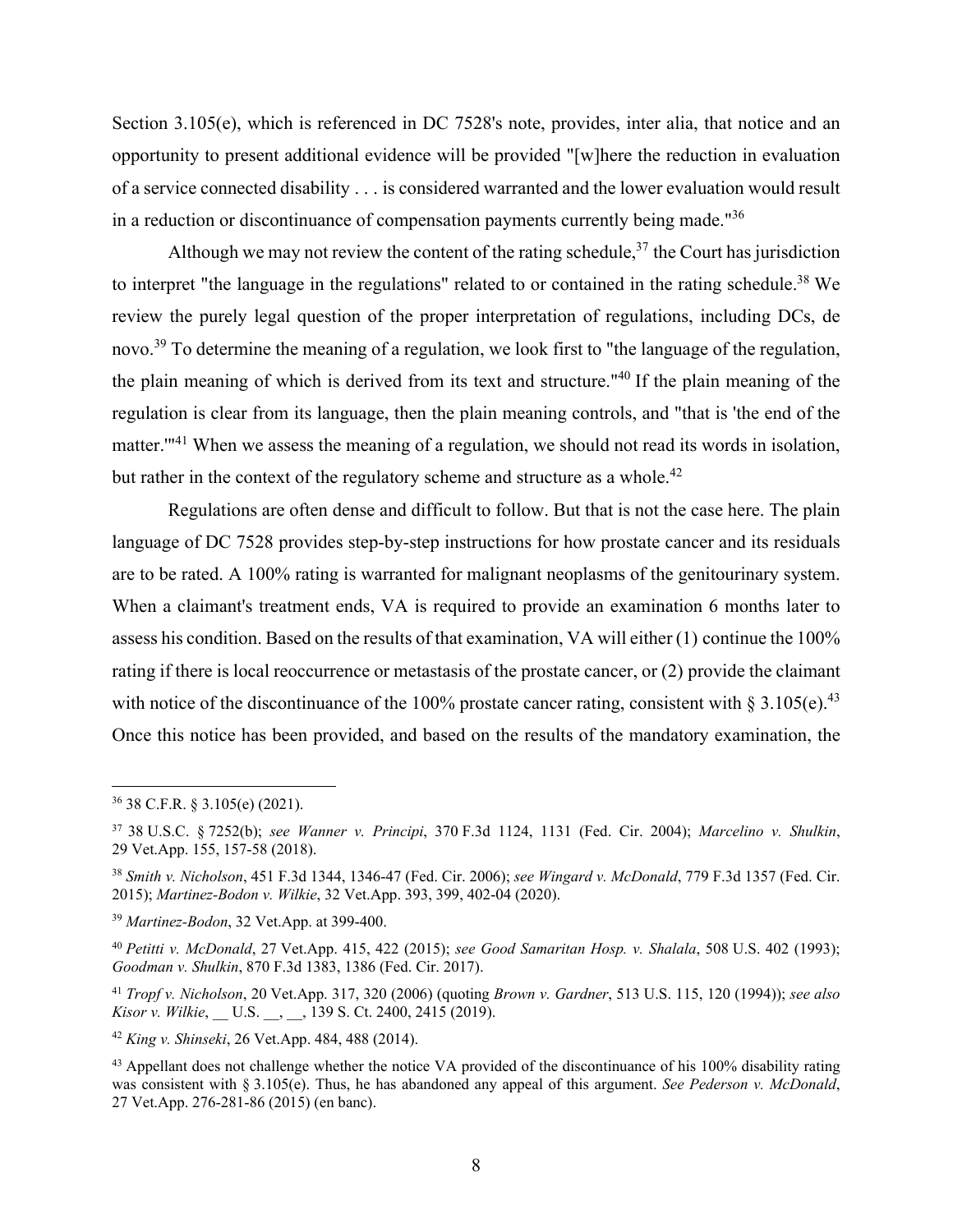100% rating ends, and the claimant's condition will be rated based on prostate cancer residuals, that is, based on any voiding or renal dysfunction he may have, whichever is predominant.

 It is clear from the language of DC 7528 that the discontinuance of appellant's 100% disability rating does not constitute a traditional rating reduction but is instead part of the initial rating assigned for the condition. The note to DC 7528 sets forth, in some sense, a rating package that describes when a 100% disability rating will be assigned, the circumstances under which that rating may be discontinued based on procedures set out in the note, and assuming there is an end to the 100% disability rating, how residuals will be rated thereafter.

When DC 7528 is considered within its regulatory structure, it becomes even more apparent that the discontinuance of a 100% rating under DC 7528 is not a rating reduction. A proper rating reduction under the language of 38 C.F.R. § 3.343, for example, requires a showing of material improvement under the ordinary conditions of life. However, DC 7528 provides its own measure of improvement for prostate cancer, specifically, cessation of treatment and no cancer recurrence or metastasis based on a mandatory examination. Thus, to read the reduction provisions into DC 7528, as appellant argues, would render portions of the regulations redundant and require the Board to consider improvement of prostate cancer under two different standards. Courts should read a regulation in a way "'so that effect is given to all its provisions, so that no part will be inoperative or superfluous, void or insignificant, and so that one section will not destroy another unless the provision is the result of obvious mistake or error."<sup>44</sup> To read the ratingreduction regulations into the language of DC 7528 would make the method for measuring improvement under the DC inoperative or less significant and thus should be avoided.

 In sum, and to repeat, the plain language of DC 7528 provides when a 100% disability rating is appropriate, what must occur before that rating is discontinued, and how VA is to rate a claimant's prostate cancer residuals when the 100% prostate cancer rating is no longer warranted under the DC. The discontinuance of a 100% rating for prostate cancer under DC 7528 does not constitute a rating reduction because the plain language of the DC governs how the 100% rating is to be treated, including when it will no longer apply. After an examination provided 6 months after treatment has ended finds no local recurrence or metastasis, the claimant is entitled to

<sup>44</sup> *Roper v. Nicholson*, 20 Vet.App. 173, 178 (quoting 2A NORMAN J. SINGER, SUTHERLAND STATUTES AND STATUTORY CONSTRUCTION § 46:06 (6th ed. 2000)), *aff'd*, 24 F. App'x 422 (Fed. Cir. 2007); *see also Jenson v. Shulkin*, 29 Vet.App. 66, 74 (2017).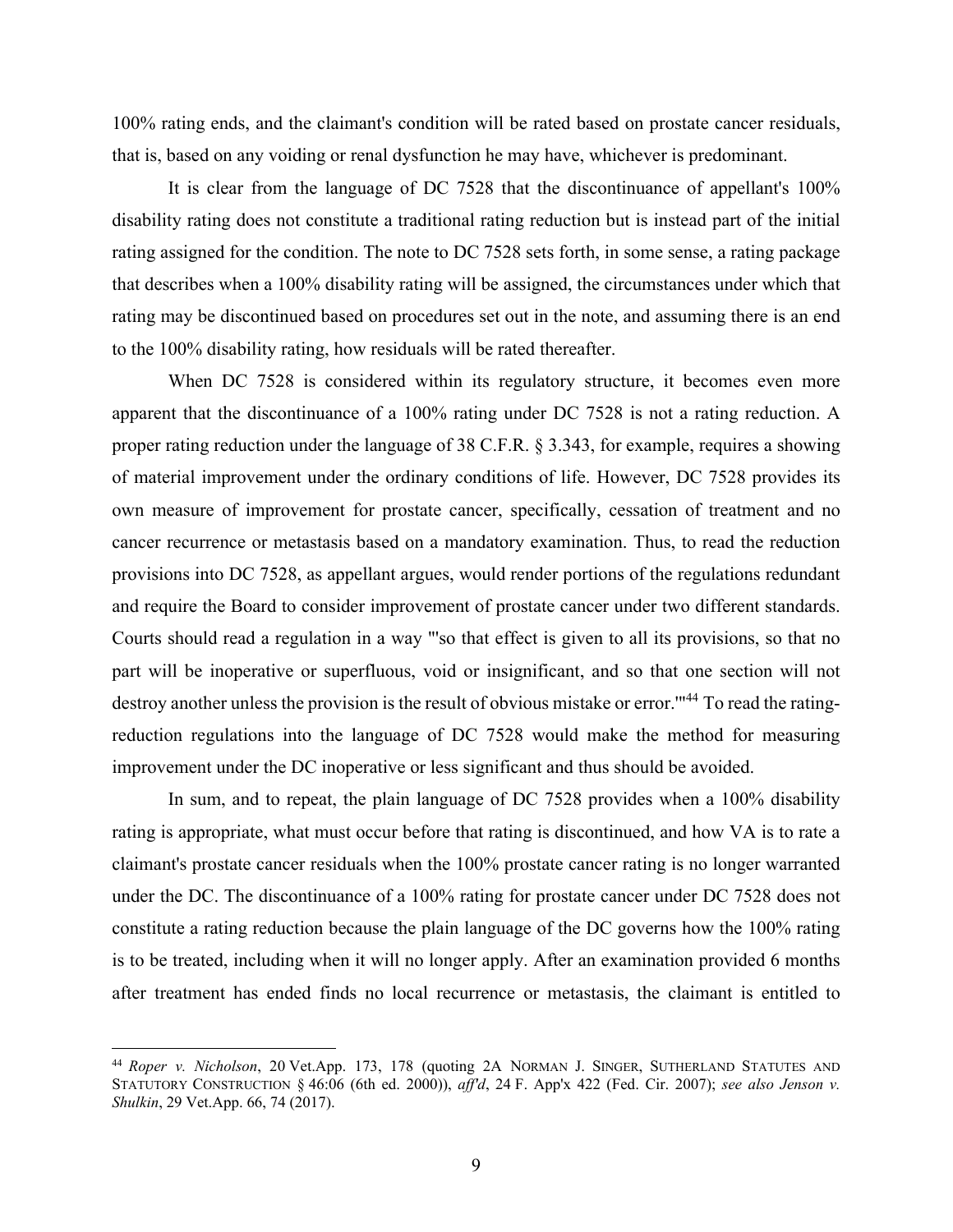disability ratings for any voiding or renal dysfunction he may have as a residual of prostate cancer, but not the 100% prostate cancer rating.

Before we turn to applying the plain language of DC 7528 to the facts of this case, we pause to address two key aspects of the parties' arguments: The rating-reduction regulatory provisions appellant suggests apply here and the proper way to read *Rossiello*. First, we note that appellant has not been entirely precise in identifying the regulatory provisions he believes the Board was required to apply if the change in his 100% disability rating was a traditional rating reduction. In his opening brief, appellant listed a series of regulations that he seemed to suggest were implicated by his argument that VA action here was a rating reduction: 38 C.F.R. §§ 3.343, 3.344, 4.1, 4.2, 4.10, and 4.13.45 Certainly, §§ 3.343 and 3.344 apply directly to rating reductions (although, as noted above, appellant agrees that  $\S$  3.344, concerning the stabilization of ratings after 5 years, would not apply to his situation even if what occurred here was a rating reduction). However, the other regulations to which appellant refers are not limited to rating reductions. As we explain below, it may be that *how* these generally applicable regulations operate is affected by whether an action is a rating reduction. But unlike regulatory provisions specifically focused on rating reductions, these more generally applicable provisions apply regardless of whether what occurred here is a rating reduction.

Second, as noted above, both the Board and the parties spend a significant amount of time discussing the Court's decision in *Rossiello*. Although the plain language of the DC controls our resolution of this matter, our holding is nevertheless consistent with the *Rossiello* Court's approach.

In *Rossiello*, the Court addressed DC 6819, which governs respiratory cancers.<sup>46</sup> DC 6819 contained a note similar to the note at issue in this matter but without an examination requirement or a reference to § 3.105(e).<sup>47</sup> The question at issue in that case was generically the same as the one before us now: whether the cessation of a 100% cancer rating under DC 6819 constituted a

<sup>45</sup> *See* Appellant's Br. at 12-13.

<sup>46 3</sup> Vet.App. 430.

<sup>47</sup> *Id.* The note at issue in *Rossiello* stated the following: "The rating under [DC] 6819 will be continued for 2 years following the cessation of surgical, X-ray, antineoplastic chemotherapy or other therapeutic procedure. At this point, if there has been no local recurrence or metastases, the rating will be made on residuals." 38 C.F.R. § 4.97, DC 6819 (1991). The Court notes that although the DC at that time did not contain an examination requirement or refer to § 3.105(e), in *Rossiello* the veteran's 100% rating continued beyond the 2-year period because he had received inadequate notice about the discontinuance, and remand would permit a proper examination of his condition. 3 Vet.App. at 432-33.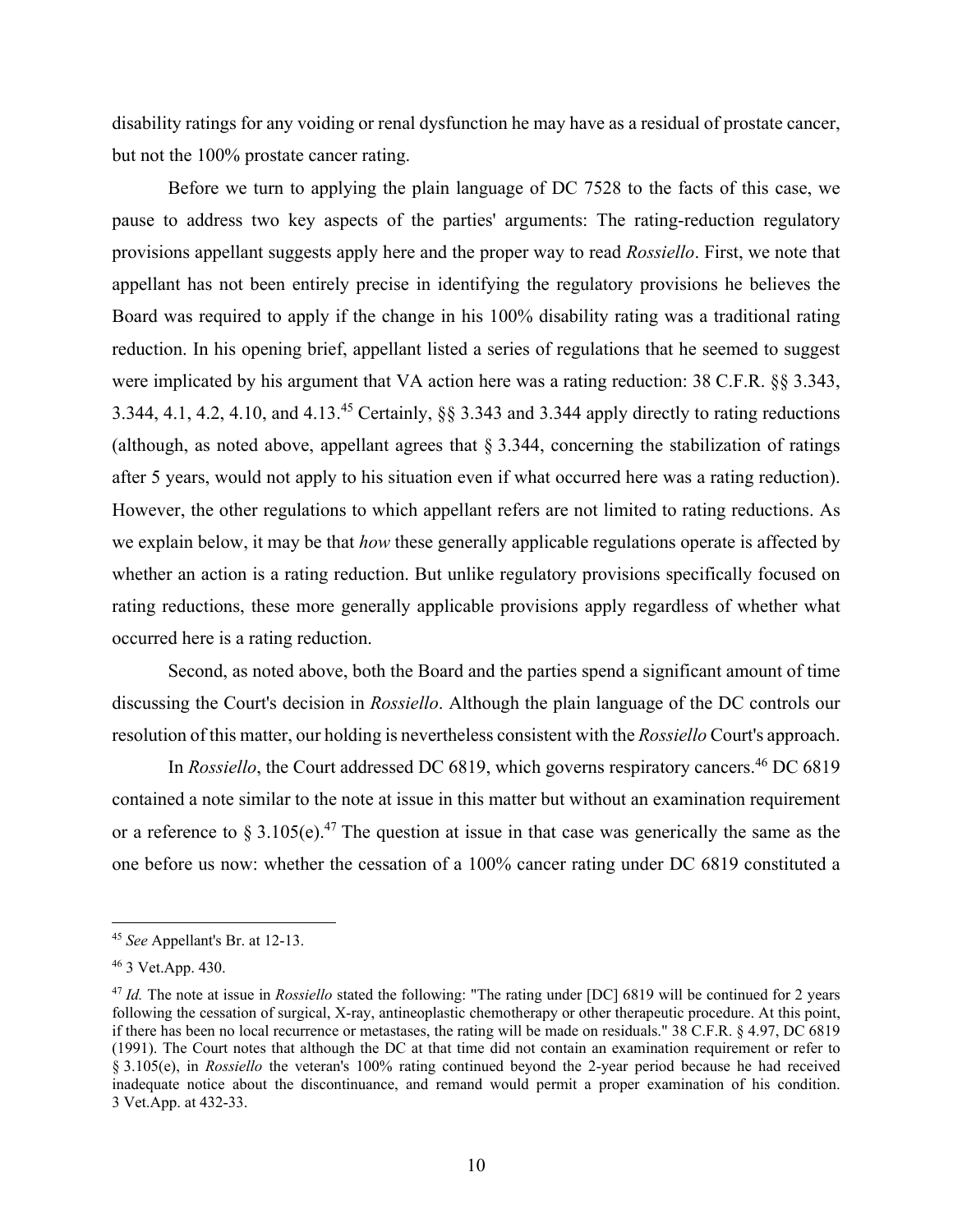rating reduction? The Court held the cessation of the 100% rating was not a rating reduction. Relying on what it termed a "temporal component," specifically the 2-year period following the end of treatment before reassessment, the Court held that the appellant's 100% rating "ceased to exist by operation of the note."<sup>48</sup> The Court noted that although "the net effect of DC 6819 may be a lower percentage rating after two years, it is not a reduction in the rating for a singular condition; rather it is the result of an award of separate successive ratings for different conditions."<sup>49</sup>

 Thus, *Rosiello* did what we do today–interpret the language of a note to a DC. And *Rosiello's* reference to a "temporal component" in the DC at issue there<sup>50</sup> is an apt description for DC 7528, which also contains a temporal component–a mandatory examination conducted 6 months after treatment ends, plus the notice period required by  $\S 3.105(e)$ . VA must apply these time periods and a court must consider them when addressing neoplasm DCs.

 Similarly, *Rossiello*'s statement that the 100% respiratory cancer rating "ceased to exist by operation of the note"51 means that the Court interpreted the note there to provide a mechanism by which a rating is reduced under DC 6819. We do exactly the same thing today with the note to DC 7528. But saying something happens by operation of law is not quite as dramatic as the parties make it out to be in application. After all, every time a court states what a regulation means, a court establishes what the law requires in operation. That is not remarkable; it is what courts do. In short, our decision today and the Court's *Rossiello* decision rest comfortably together. Both interpret a neoplasm DC that provides a mechanism to address how a rating will be assessed.

 Moreover, our decision today (and in *Rossiello,* for that matter) is entirely consistent with every decision that has considered DC 7528 and other DCs accompanied by notes similar to the note accompanying DC 7528. For example, in *Tatum v. Shinseki*, this Court held that the notice requirements of DC 7528 did not apply to retroactively awarded staged ratings, but only to "a reduction or discontinuance of compensation payments currently being made."<sup>52</sup> In its decision, the Court explained the operation of DC 7528 much as we do today, engaging in the same type of regulatory interpretation as we do today, but addressing a question different than the one before

<sup>48</sup> *Rossiello*, 3 Vet.App. at 433.

<sup>49</sup> *Id.* at 432.

<sup>50</sup> *Id.* at 432-33.

<sup>51</sup> *Id.* at 433.

<sup>52 24</sup> Vet.App. 139, 142 (2010).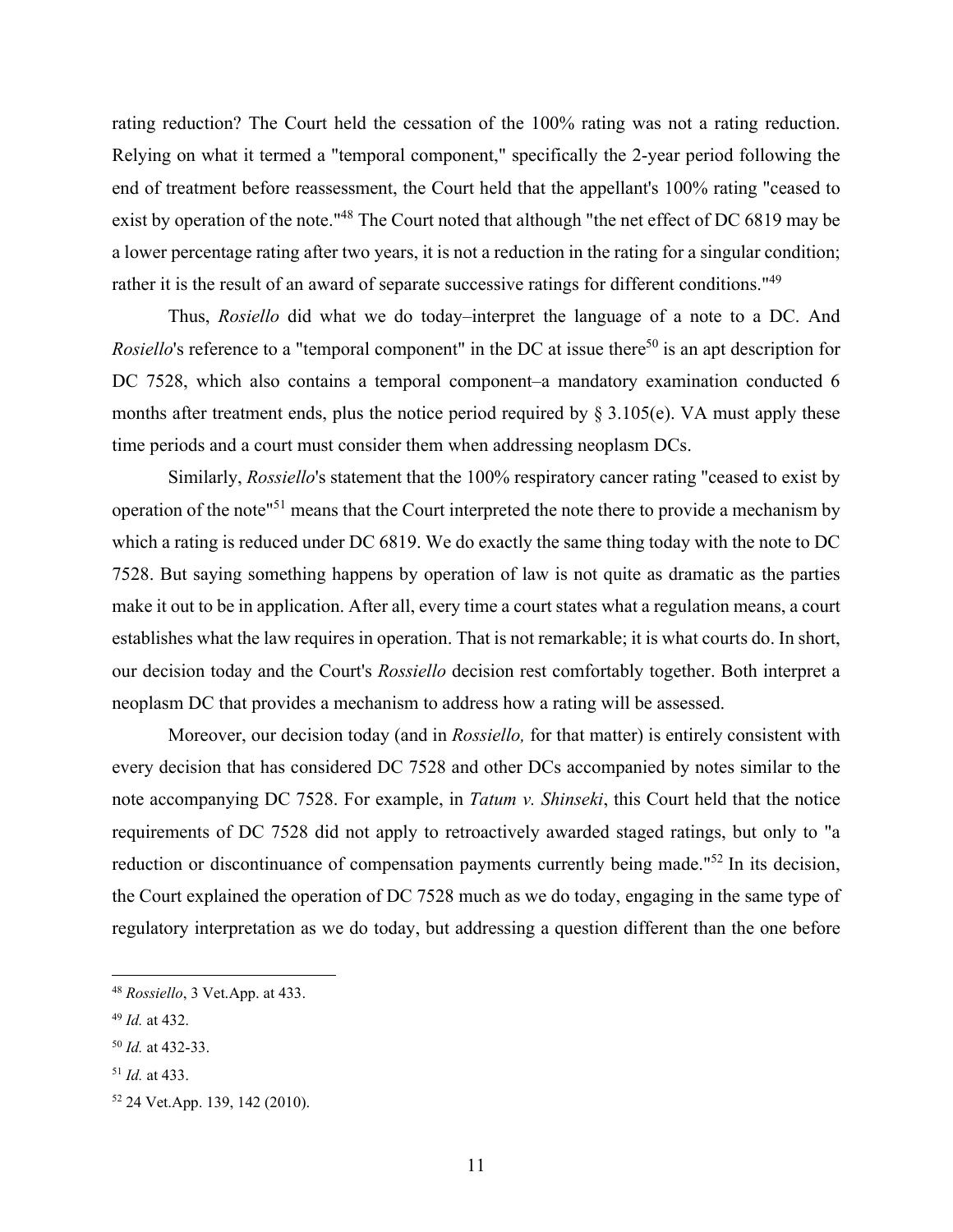us.53 The Court noted the use of the words "shall" and "mandatory" in DC 7528 "removed from the decisionmaker the discretion to reduce or otherwise change a 100% rating during the [6]-month period following treatment for malignant neoplasms, and until a medical examination report supports such a change."<sup>54</sup> With respect to § 3.105(e), the Court held that DC 7528 clearly predicates a reduction on compliance with its notice provisions, which are mandatory, when a rating has already been assigned and VA will discontinue the rating.<sup>55</sup> And that too is consistent with what we hold.

 More recently, our Court addressed DC 7528 in *Bailey v. Wilkie*, holding that DC 7528 provides a single evaluation for residuals of prostate cancer, based only on voiding or renal dysfunction, whichever is predominant, and does not include other residuals, which must be evaluated separately.<sup>56</sup> The Court held that "the conditional sentence at the end of the Note to DC 7528 is clear and unambiguous" in presenting only two evaluation options.57

 Thus, consistent with *Tatum and Bailey*, we rely on the plain language meaning of DC 7528 in holding that its language mandates certain requirements (§ 3.105(e) notice and a VA examination) before a 100% disability rating for prostate cancer can be discontinued and a rating based on voiding or renal dysfunction residuals can be assigned. We add to this caselaw to hold that the discontinuance is not a traditional rating reduction but is a component of the rating package by which the initial 100% prostate cancer rating is assigned. As in *Tatum* and *Bailey*, "the meaning and scope of DC 7528 is clear from its text and structure" on this point as well.<sup>58</sup>

 Finally, in *Breland v. Wilkie*, this Court recently addressed DC 7343, which governs tongue cancer ratings and includes a note similar to the note accompanying DC 7528.59 The Court held that the note did not apply retroactively such that a 100% rating continued until an examination was conducted long after the 6-month period passed.<sup>60</sup> As we have done today, the *Breland* Court

<sup>53</sup> *Id.* at 142.

<sup>54</sup> *Id.* 

<sup>55</sup> *Id.* at 144.

<sup>56 33</sup> Vet.App. 188, 191 (2021).

<sup>57</sup> *Id.* at 195.

<sup>58</sup> *Id.* at 196.

<sup>59</sup> *Breland v. Wilkie*, 32 Vet.App. 360 (2020).

<sup>60</sup> *Id.* at 362.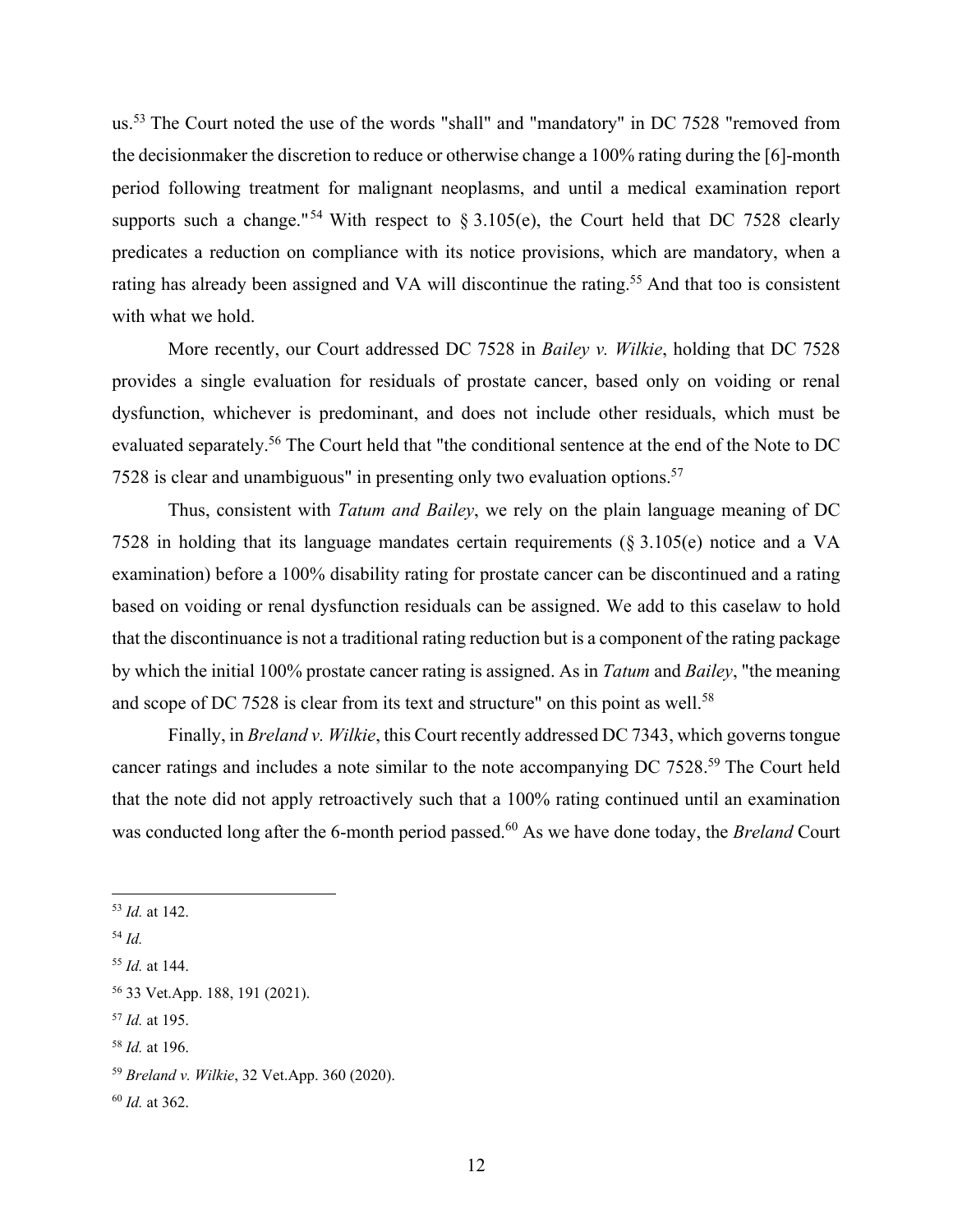based its interpretation on the plain language of the DC. The Court explained the operation of the DC as follows:

Thus, we read DC 7343 to require the following when the rating is retroactively awarded: (1) VA may assign a noncompensable rating for malignant neoplasms when the cancer is inactive and treatment has ceased (i.e., the veteran remains service connected for that cancer)—this noncompensable period for cancer itself will often coincide with the rating period for cancer residuals; (2) these retrospective discrete ratings are staged ratings; and (3) notice and a VA examination 6 months after cessation of treatment is only required where current compensation would be reduced, which is not what occurs when assigning a retroactive staged rating.<sup>[61]</sup>

While *Breland* addressed the application of § 3.343(a), the Court held that § 3.343(a) did not apply to DC 7343 because *Breland* involved a retroactive award of benefits, which precluded the application of § 3.343(a). Thus, the Court did not directly speak to the question before us now.

 Again, our decision today is consistent with the holding in *Breland* because in both matters the operation of the DCs dictate the action to be taken and the length of time the 100% rating remains in place subject to actions VA must undertake. Appellant argues that his case differs from *Breland*, given the different language of the notes accompanying the  $DCs$ .<sup>62</sup> He contends that though DC 7343 at issue in *Breland* requires a mandatory discontinuance of benefits after a certain amount of time passes, DC 7528–at issue here–requires only a mandatory examination and does not require VA to determine the appropriate rating at that time. However, this is a distinction without a difference. For prospective cases, to determine whether a 100% cancer rating continues because the cancer has recurred or metastasized, both DCs require a VA examination 6 months after treatment ends, and if the cancer has not recurred or metastasized, both DCs require VA to obtain information to rate residuals.63

And this is consistent with VA's purpose for amending the notes accompanying the DCs to add the examination and  $\S 3.105(e)$  requirements, which was so the cancer ratings would reflect actual medical findings and veterans would have more contemporaneous notice of any proposed

<sup>61</sup> *Id.* at 369.

 $62$  DC 7343 provides, in part "[s]ix months after discontinuance of such treatment, the appropriate disability rating shall be determined by mandatory VA examination. Any change in evaluation based upon that or any subsequent examination shall be subject to the provisions of § 3.105(e)." 38 C.F.R. § 4.114, DC 7343.

<sup>63</sup> *See Breland*, 32 Vet.App. at 366.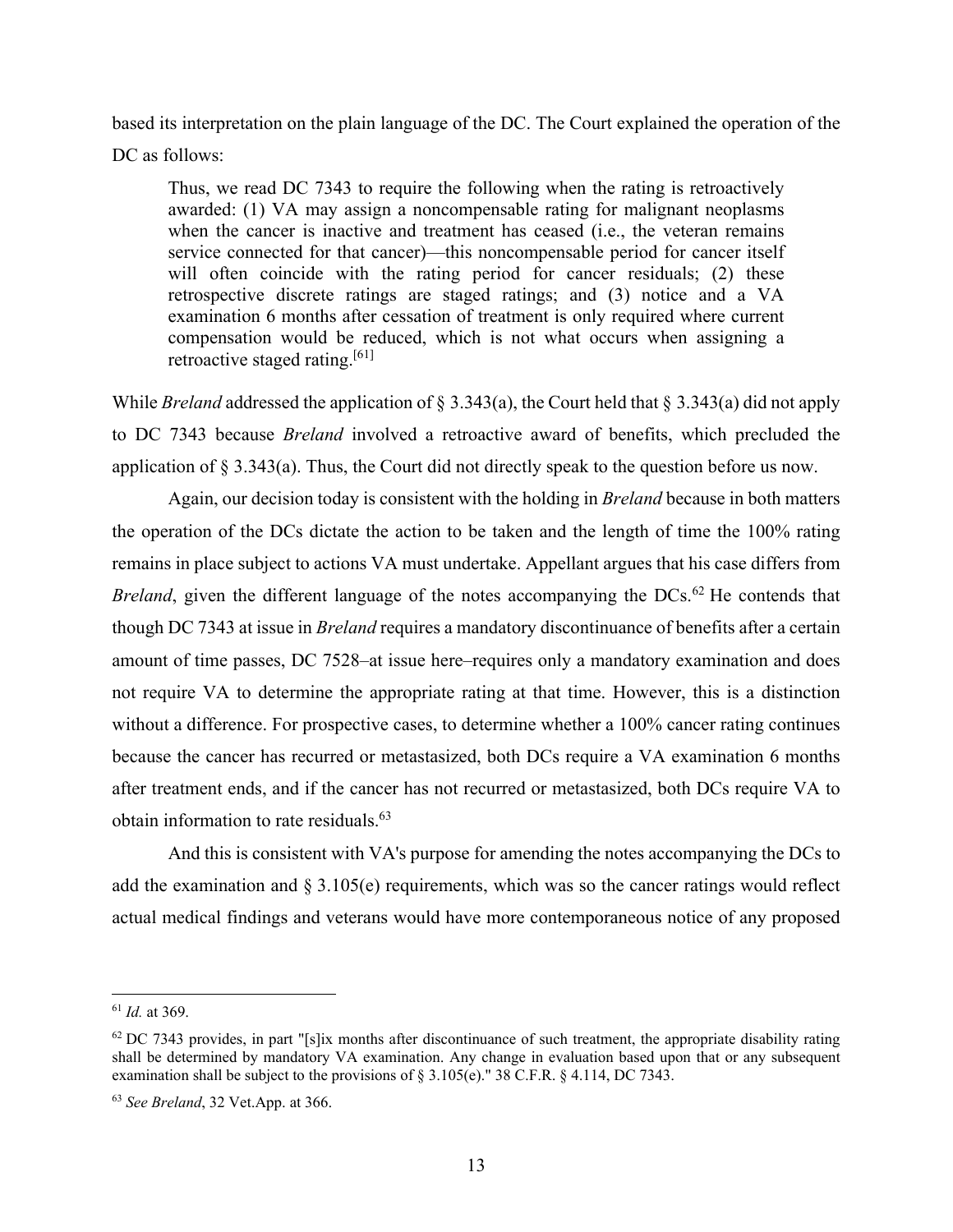action.64 Thus, our holding follows logically from the reasoning in *Breland*, and the history of the DCs makes clear why they would be similarly read. The 100% rating for prostate cancer under DC 7528 ends within a time period laid out in the DC–specifically, the rating ends when an examination is conducted at least 6 months after treatment has ended and once a claimant is provided with notice according to  $\S 3.105(e)$ . If there is no local recurrence or metastasis, the prostate cancer rating decreases to 0% and a claimant is provided a rating for either voiding or renal dysfunction.

 In sum, our holding today builds on the precedential caselaw before it. The common thread that links this caselaw is the plain language of the DCs at issue in those cases. And an adjudicator should simply apply the DC's procedures, including any temporal components that may be present, as written. Here, the note accompanying DC 7528 is clear. The discontinuance of a 100% prostate cancer rating following the procedures set out in that note is not a rating reduction requiring VA to follow the special procedures associated with rating reductions.

## 2. Application to the Facts

 Having established that the discontinuance of a 100% disability rating for prostate cancer under DC 7528 does not constitute a rating reduction, we easily conclude that the Board did not err in the portion of its decision concerning that issue. Appellant argues that the Board should have considered whether the July 2017 VA examination complied with general rating-reduction provisions in § 3.343. However, because this case does not involve a rating reduction in the sense that regulation addresses, the Board was not required to apply it.

At oral argument and in his briefing,  $65$  appellant specifically raises the application of 38 C.F.R. § 4.1, which provides in part that "[i]t is essential, both in the examination and in the evaluation of disability, that each disability be viewed in relation to its history."<sup>66</sup> He argues that regardless of whether the discontinuance of his 100% disability rating under DC 7528 constitutes a rating reduction, he is still entitled to an adequate VA examination under the general regulatory requirements. He cites *Brown v. Brown*, which found that § 4.1, in addition to §§ 4.2 and 4.13,

<sup>64</sup> *See* 59 Fed. Reg. 2523, 2525-26 (1994) (amending the note accompanying DC 7528); 65 Fed. Reg. 48,205, 48,206 (2000) (providing that the change to the note accompanying DC 7343 would provide criteria similar to those used under other DCs, including DC 7528).

<sup>65</sup> O.A. at 6:35-8:00; *see also* Appellant's Br. at 12-13.

<sup>66 38</sup> C.F.R. § 4.1 (2021).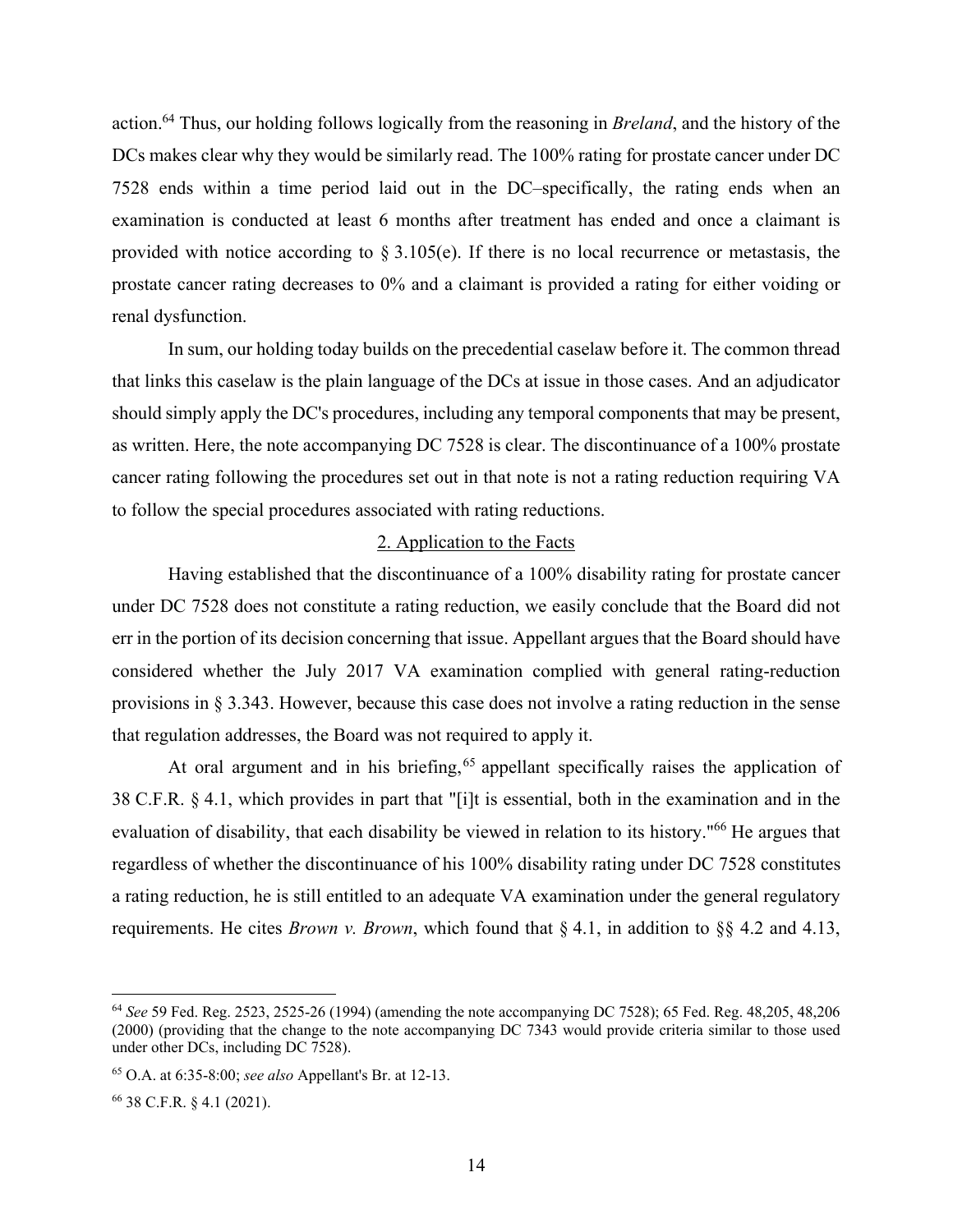apply to rating reduction cases, "as with all VA rating decisions."67 Thus, appellant argues that the Board was required to provide an adequate examination, no matter how the discontinuance of his 100% rating is classified.

 Appellant's argument as to these general regulatory provisions is a bit of a red herring. The Court wholeheartedly agrees that when VA provides a medical examination, it must make sure that examination is adequate.<sup>68</sup> That is always the case. However, the standard for what constitutes an adequate examination changes in some respect depending on the type of claim at issue. Stated another way, to be adequate, an examination must answer the question before the Board, whether that is the question of what disability rating to assign, whether service connection can be established, or whether a reduction is proper. Here, appellant argues that the proper question is whether the July 2017 VA examination is adequate to address a rating reduction. This question brings in § 3.343 and other rating-reduction regulations. But as we have established, that is not the correct question because there is no rating reduction at issue in this case.

Rather, the right question is whether the July 2017 VA examination is adequate for the Board to determine whether discontinuance of the 100% prostate cancer rating was proper under DC 7528. Appellant's main argument about the examination is made in the context of a rating reduction, which, again, is not at issue here. $69$ 

To the extent appellant challenges the adequacy of the July 2017 examination to support the discontinuance of his 100% prostate cancer rating, we can discern no prejudice. Specifically, the parties debate when appellant's ADT ended and whether VA acted prematurely in July 2017 in proposing to discontinue his 100% prostate cancer rating. Appellant contends that the July 2017 VA examiner failed to consider the October 2016 examination's notation of current hormonal therapy, which means that the July 2017 examiner's finding that cancer treatment ended in 2015 was inadequate.<sup>70</sup> The Secretary counters that there is no evidence of hormonal therapy taking

<sup>67</sup> *Brown v. Brown*, 5 Vet.App. 413, 420 (1993).

<sup>68</sup> *Barr v. Nicholson*, 21 Vet.App. 303, 311 (2007).

 $^{69}$  Similar reasoning applies to the other, generally applicable, regulations appellant cites: 38 C.F.R.  $\S$ § 4.2, 4.10, and 4.13. These regulations apply regardless of whether what occurred here was a rating reduction. And appellant makes no argument—at least one that is not dependent on the discontinuance of his 100% disability rating constituting a rating reduction—that VA did not apply those provisions correctly.

 $70$  R. at 745.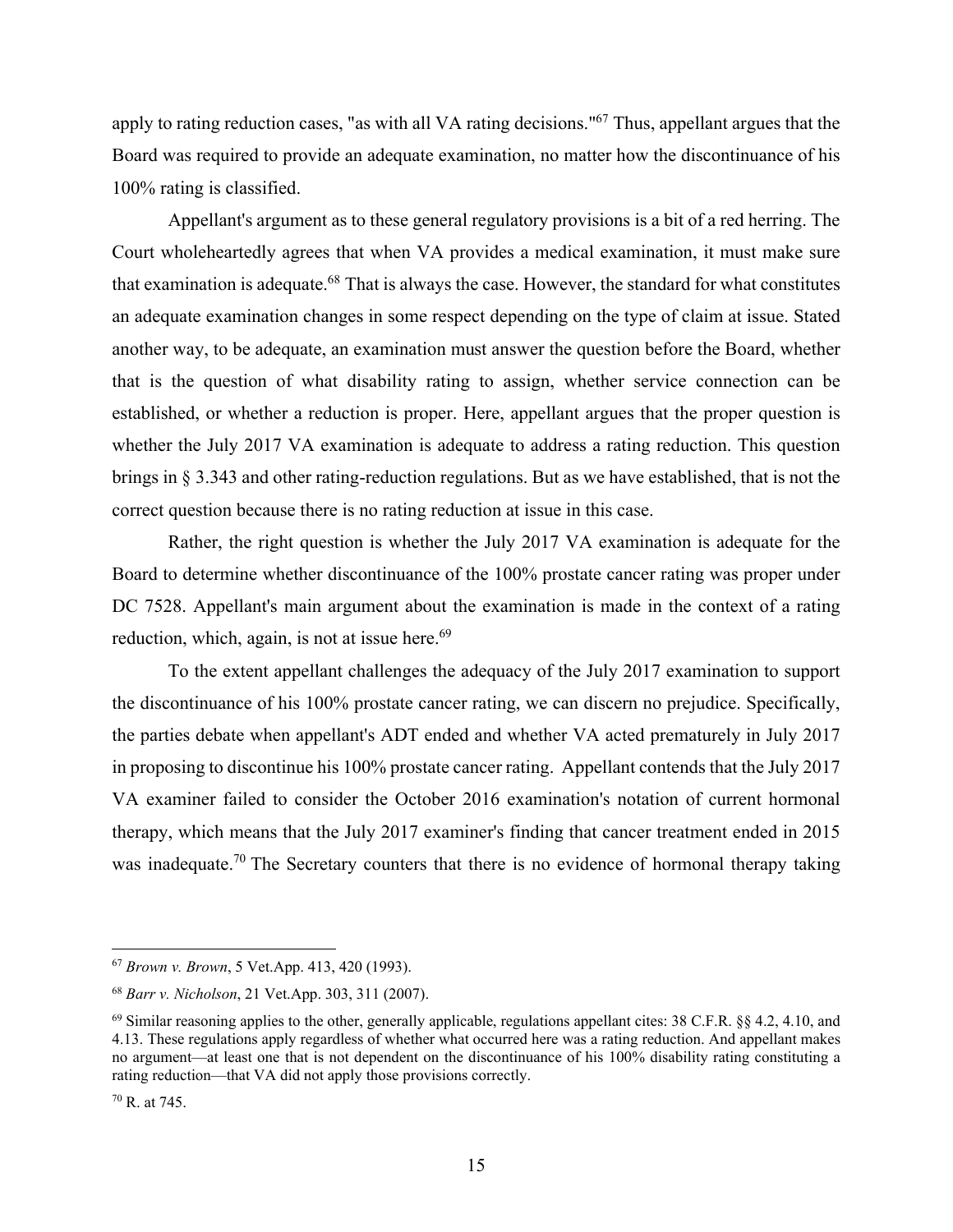place after September 2016, which still contradicts the July 2017 examiner's finding that treatment ended in 2015.

The question of when appellant's treatment ended is important because DC 7528 requires that an examination, here the July 2017 examination, be scheduled 6 months after the end of treatment. Appellant's treatment records show that his ADT is a 6-month treatment and that he underwent his last round of ADT in September 2016.<sup>71</sup> This means that his last round of ADT in September 2016 lasted for 6 months, ending in March 2017. According to DC 7528, VA was required to provide him an examination 6 months after the cessation of treatment, which would have been in September 2017. However, VA provided this examination in July 2017–2 months earlier than the DC requires.

 Although there appears to be some questions about the end of appellant's ADT and the July 2017 VA examiner's conclusions about the end of treatment, appellant still bears the burden to show prejudice here.<sup>72</sup> He fails to carry that burden because VA did not discontinue appellant's 100% prostate cancer rating until January 2019, far beyond 6 months after any of the dates the parties propose as his last day of treatment. Therefore, we conclude that any error in this regard was harmless.

 To summarize, appellant's arguments related to the discontinuance of his 100% disability rating under DC 7528 all turn on establishing that that discontinuance constitutes a rating reduction. Because we hold that it does not, appellant's other arguments must fail. Therefore, we find no basis to reverse the Board's decision as void ab initio. To the extent that he challenges the date of that discontinuance, he fails to demonstrate prejudice in the Board's reliance on the July 2017 VA examination. Therefore, we will affirm the Board's finding that the discontinuance of a 100% rating for prostate cancer was proper under the plain language of DC 7528 and its accompanying note.

### *B. 10% Disability Rating for Prostate Cancer Residuals*

 As noted above, appellant initially argued that the Board did not have jurisdiction to consider the propriety of his 10% disability rating for residuals of prostate cancer. However, at

<sup>71</sup> R. at 518, 245 (showing ADT in September 2016 but not in March 2017 due to suicidal ideation).

<sup>72</sup> *See Shinseki v. Sanders*, 556 U.S. 396, 409 (2009); *Hilkert v. West*, 12 Vet.App. 145, 151 (1999), *aff'd*, 232 F.3d 908 (Fed. Cir. 2000).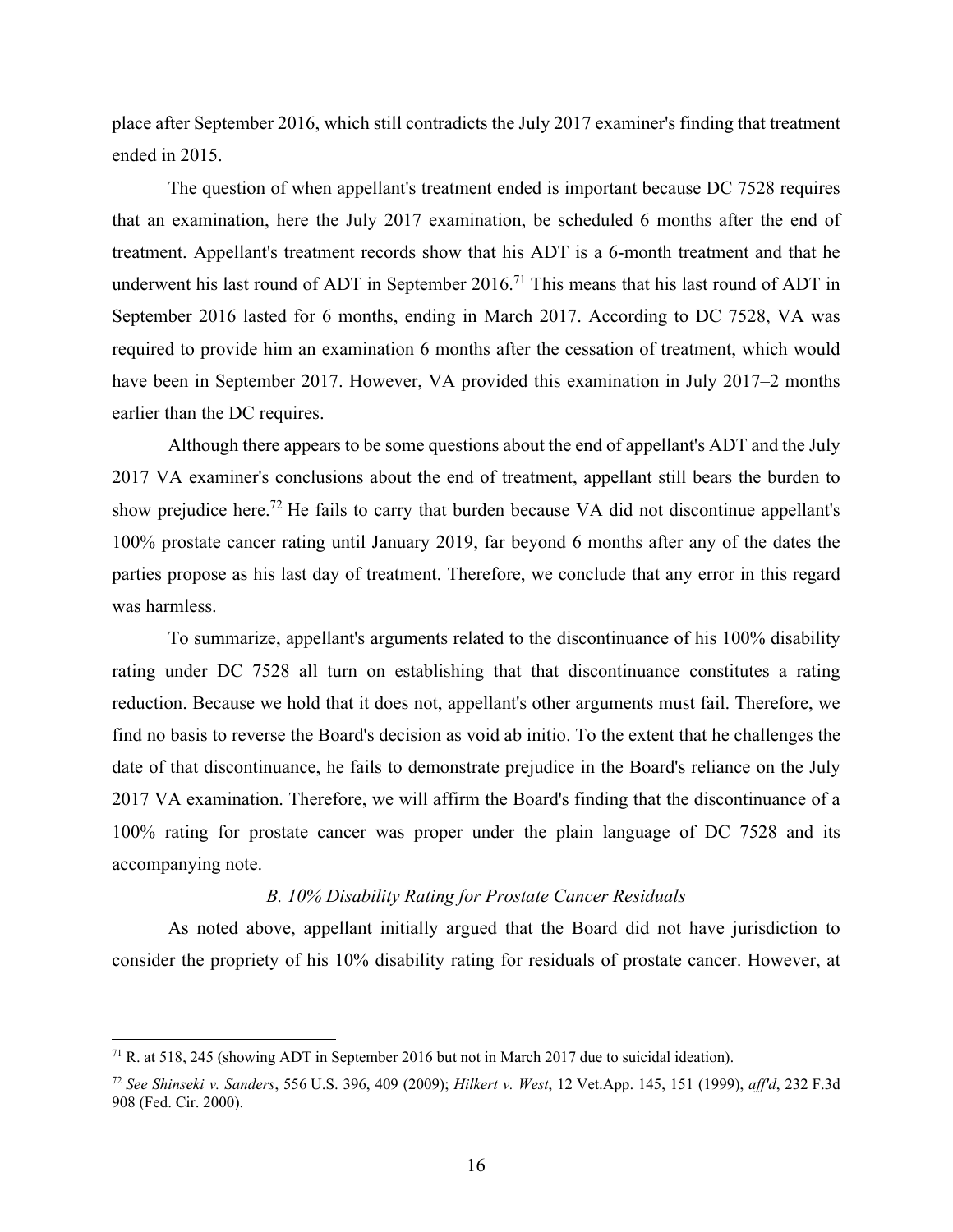oral argument, he withdrew this argument.<sup>73</sup> Nevertheless, the Court has "an independent obligation to ensure it has jurisdiction to act."<sup>74</sup> We conclude that the propriety of the  $10\%$ disability rating for residuals was properly before the Board. As we explained above, DC 7528 and its accompanying note establish a procedure that sets a 100% prostate cancer rating, describes how that rating will be reevaluated 6 months after treatment ends, and, should the required medical examination establish that the 100% prostate cancer rating is no longer warranted, how VA is to rate any residuals. So, the Board had jurisdiction to assess all aspects of this rating process, including the assignment of a disability rating for appellant's residuals. In sum, we agree with the parties that the issue of the propriety of the 10% disability rating was before the Board and, therefore, is appropriately before us.

 With jurisdiction established, we turn to the propriety of the 10% disability rating for appellant's prostate cancer residuals. Appellant was assigned a 10% disability rating pursuant to 38 C.F.R. § 4.115a, which provides for varying degrees of voiding dysfunction including urinary incontinence and frequency.<sup>75</sup> A 10% rating is warranted for daytime voiding interval between 2 and 3 hours or awakening to void 2 times per night.<sup>76</sup> A 20% rating is warranted for daytime voiding interval between 1 and 2 hours or awakening to void 3 to 4 times per night.<sup>77</sup> A 40% rating is warranted for daytime voiding interval less than 1 hour or awakening to void 5 or more times per night.78 Additionally, with respect to urinary incontinence, a 20% rating is required for the wearing of absorbent materials that must be changed less than 2 times per day; a 40% rating is warranted for changing absorbent materials 2 to 4 times per day; and a 60% rating is warranted if the claimant requires the use of an appliance or changes absorbent material more than 4 times per day.<sup>79</sup>

<sup>78</sup> *Id.*

<sup>79</sup> *Id.*

<sup>73</sup> *See* O.A. at 22:44-24:20.

<sup>74</sup> *Demery v. Wilkie*, 30 Vet.App. 430, 434 (2019) (per curiam order); *see also Steel Co. v. Citizens for a Better Env't*, 523 U.S. 83, 94-95 (1998).

 $<sup>75</sup>$  Appellant does not challenge the use of voiding, as opposed to renal, dysfunction as the basis to assign a rating for</sup> residuals of prostate cancer in his case.

<sup>76 38</sup> C.F.R. § 4.115a (2021).

<sup>77</sup> *Id.*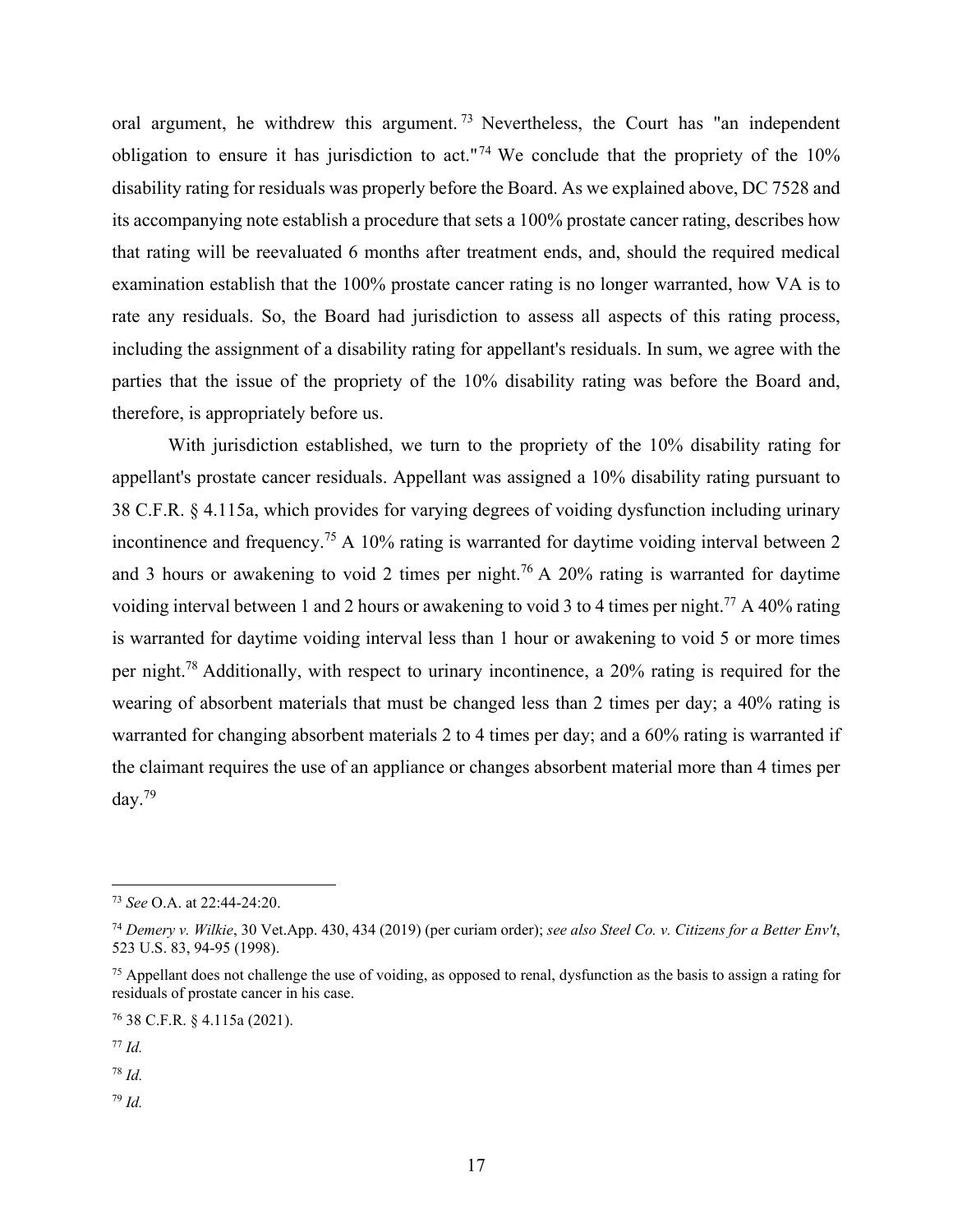Here, the Board noted appellant's statements that he used absorbent materials, but the Board found these statements not credible because they were supposedly inconsistent with the July 2017 VA examination report and VA treatment records that did not show incontinence.<sup>80</sup> Instead, the Board found appellant had urinary frequency commensurate with a 10% rating.<sup>81</sup>

Appellant argues, and the Secretary agrees, that the Board failed to explain why it found appellant's statements that his voiding dysfunction required the use of absorbent materials not credible. The parties agree that the Board's finding that there was no record of incontinence is inaccurate, because various treatment records indicate that appellant had incontinence.<sup>82</sup> Thus, the Board based its credibility finding on an inaccurate description of the evidence of record.

 The Court agrees with the parties and accepts the Secretary's concession of error with respect to the Board's credibility finding. On remand, the Board must discuss the evidence of incontinence in conjunction with appellant's statements about his use of absorbent materials.<sup>83</sup>

 Because the Court is remanding this matter to the Board for readjudication, we need not address any remaining arguments and issues raised by appellant, and appellant can present them to the Board.<sup>84</sup> On remand, appellant may submit additional evidence and argument and has 90 days to do so from the date of VA's postremand notice.<sup>85</sup> The Board must consider any such additional evidence or argument submitted.<sup>86</sup> The Board must also proceed expeditiously.<sup>87</sup>

## *C. Entitlement to SMC*

 In his brief, the Secretary asserts that it is "hypothetically possible" appellant could receive a 100% disability rating for his prostate cancer residuals on remand, warranting the reinstatement

87 38 U.S.C. §§ 5109B, 7112.

 $80$  R. at 10.

 $81$  R. at 9.

<sup>82</sup> *See* R. at 153 (Aug. 2018 record noting medication for bladder spasms), 245 (Jan. 2018 record noting incontinence), and 335 (May 2017 record noting urinary incontinence in last 24 months).

<sup>83</sup> *See Caluza v. Brown*, 7 Vet.App.498, 506 (1995) (holding that the Board must analyze the credibility and proactive value of the material evidence, account for the evidence it finds to be persuasive or unpersuasive, and provide the reasons for its rejection of any material evidence favorable to the claimant), *aff'd per curiam*, 78 F.3d 604 (Fed. Cir. 1996) (table).

<sup>84</sup> *See Best v. Principi*, 15 Vet.App. 18, 20 (2001).

<sup>85</sup> *Kutscherousky v. West*, 12 Vet.App. 369, 372-73 (1999) (per curiam order); *see also Clark v. O'Rourke*, 30 Vet.App. 92 (2018).

<sup>86</sup> *Kay v. Principi*, 16 Vet.App. 529, 534 (2002).